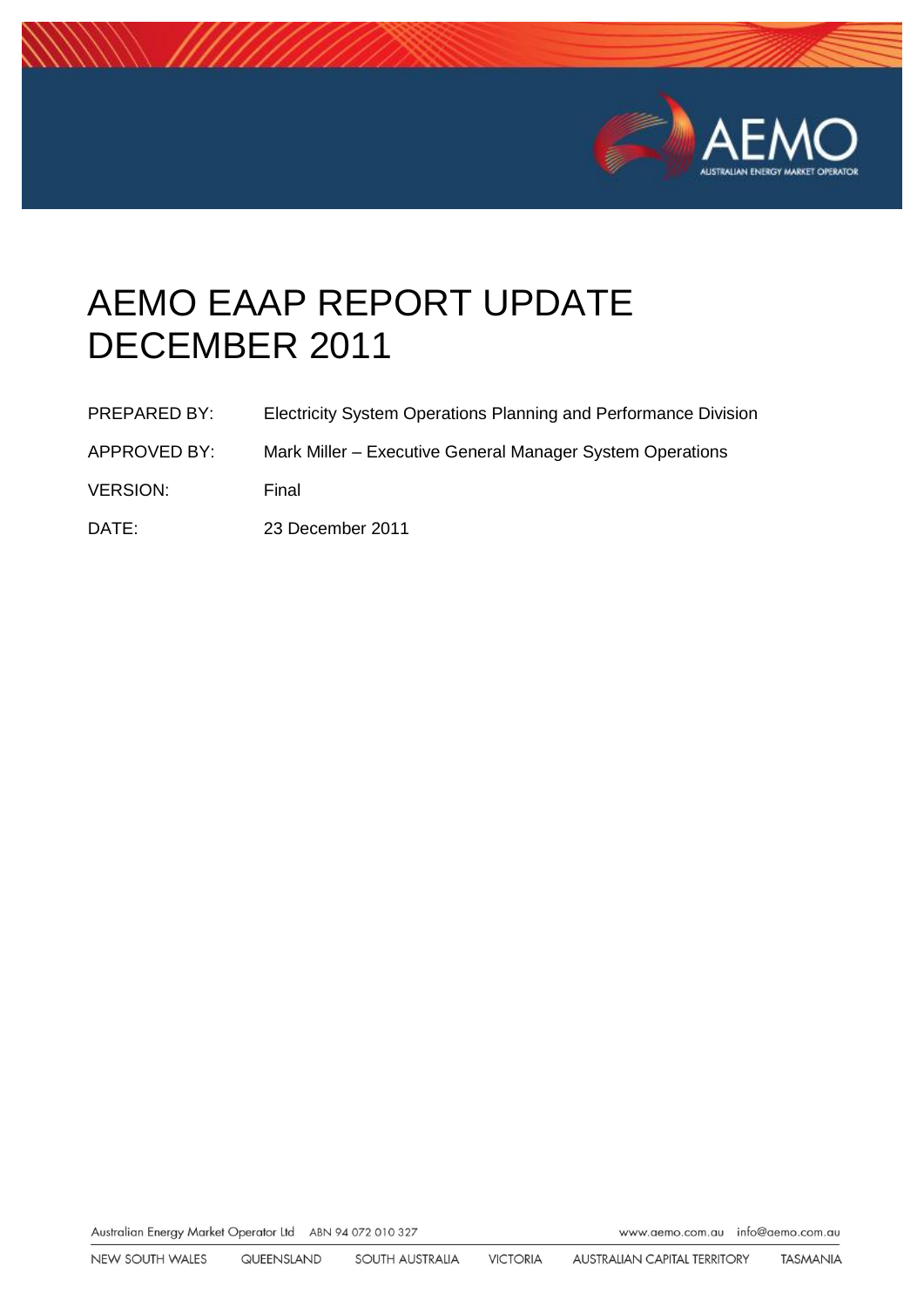

# **Disclaimer**

#### **Purpose**

This report has been prepared by the Australian Energy Market Operator Limited (AEMO) for the sole purpose of meeting obligations in accordance with clause 3.7C of the National Electricity Rules.

#### **No reliance or warranty**

This report contains data provided by third parties and might contain conclusions or forecasts and the like that rely on that data. This data might not be free from errors or omissions. While AEMO has used due care and skill, AEMO does not warrant or represent that the data, conclusions, forecasts or other information in this report are accurate, reliable, complete or current or that they are suitable for particular purposes. You should verify and check the accuracy, completeness, reliability and suitability of this report for any use to which you intend to put it, and seek independent expert advice before using it, or any information contained in it.

#### **Limitation of liability**

To the extent permitted by law, AEMO and its advisers, consultants and other contributors to this report (or their respective associated companies, businesses, partners, directors, officers or employees) shall not be liable for any errors, omissions, defects or misrepresentations in the information contained in this report, or for any loss or damage suffered by persons who use or rely on such information (including by reason of negligence, negligent misstatement or otherwise). If any law prohibits the exclusion of such liability, AEMO"s liability is limited, at AEMO"s option, to the re-supply of the information, provided that this limitation is permitted by law and is fair and reasonable.

© 2011 - Australian Energy Market Operator Ltd. All rights reserved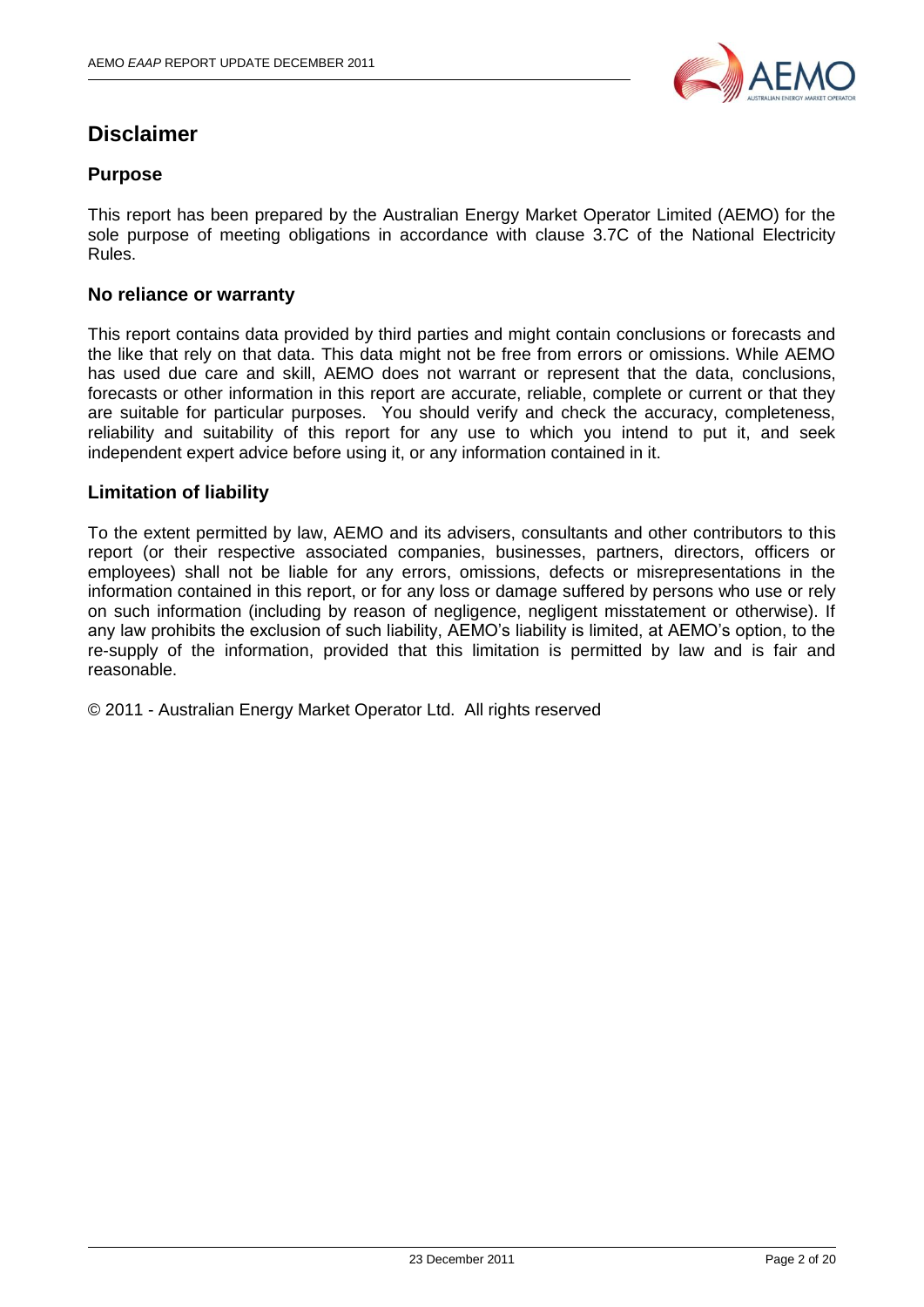

# **Contents**

| $\mathbf{1}$   |                                                                             |
|----------------|-----------------------------------------------------------------------------|
| 1.1            |                                                                             |
| 1.2            |                                                                             |
| 1.3            |                                                                             |
| 1.4            |                                                                             |
| $\overline{2}$ |                                                                             |
| 3              | NEW GENERATION AND GENERATION RETIREMENTS  9                                |
| 3.1            |                                                                             |
| 3.2            |                                                                             |
| 4              |                                                                             |
| 4.1            | Scenario 1: Low Rainfall - Forecast Unserved Energy (GWh)  11               |
| 4.2            | Scenario 2: Short Term Average Rainfall - Forecast Unserved Energy (GWh) 12 |
| 4.3            | Scenario 3: Long Term Average Rainfall - Forecast Unserved Energy (GWh) 13  |
| 4.4            | FORECAST MONTHLY ENERGY GENERATION ON NEM-WIDE BASIS  14                    |
| 4.5            |                                                                             |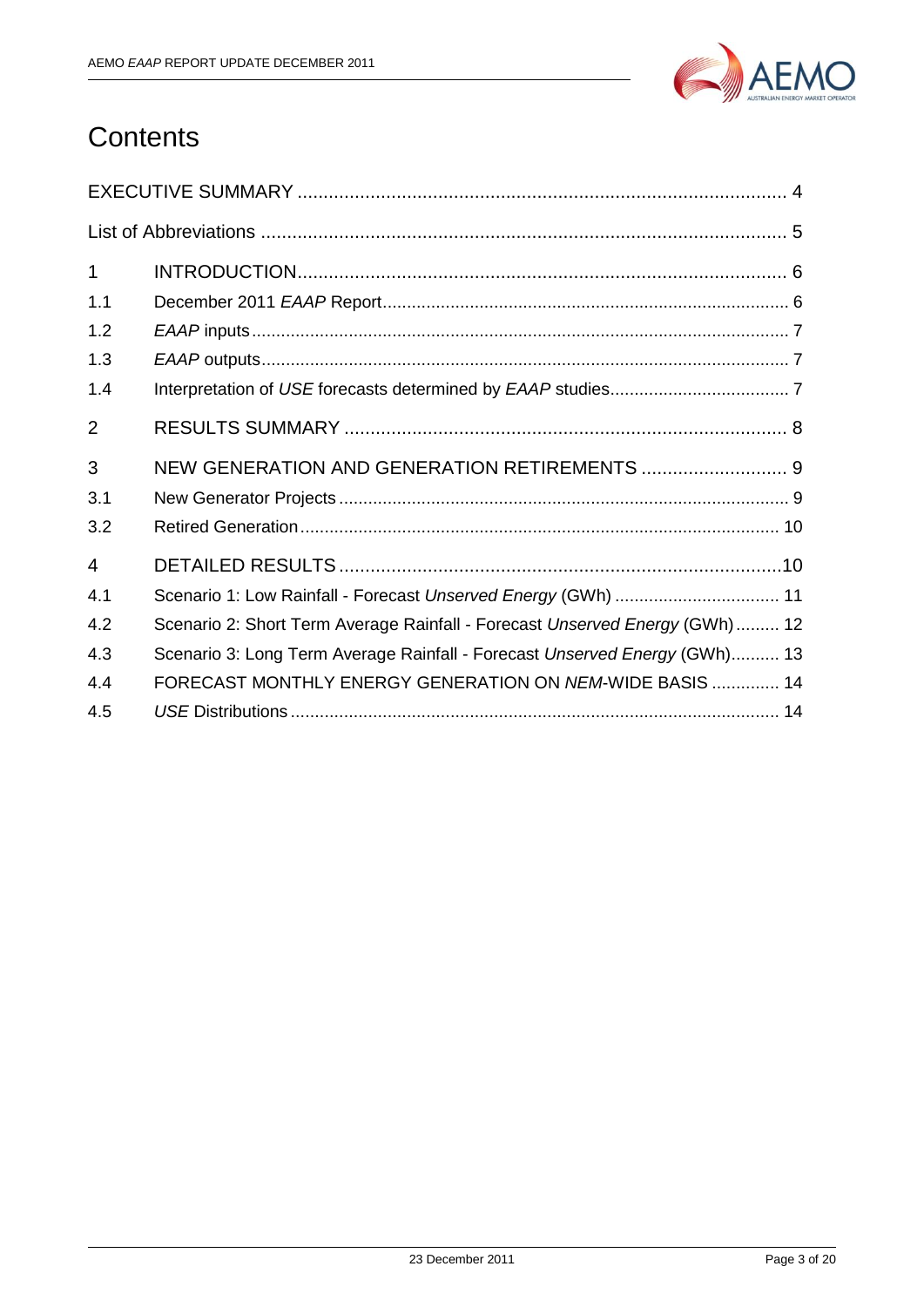

# <span id="page-3-0"></span>**EXECUTIVE SUMMARY**

The purpose of the Energy Adequacy Assessment Projection (*EAAP*) report for December 2011 is to provide an analysis of the potential effects of the water availability and the other energy constraints<sup>1</sup> on the electricity system, under a range of scenarios, over a 24 month period.

National Electricity Market (NEM) standards currently state that *Unserved Energy* per year for each region must not exceed 0.002 per cent of the total energy consumed in that region for that year.

The NEM is required to operate with defined levels of reserve in order to meet the required standard of supply reliability.

Based on the results of December 2011 *EAAP* studies, AEMO has determined that the forecast *Unserved Energy* is below the Reliability Panel Standard of 0.002% for all regions except SA for both years in the three scenarios covered in the December *EAAP*. This indicates that the availability of energy in these NEM regions meets the reliability standard for supply adequacy over the coming 24 month period. More detailed results are presented in sections two and four.

Note: A large generating unit in South Australia will be out of service and on standby throughout 2011/12 summer. As the recall for this generating unit is longer than 24 hours, it was modelled as unavailable in December 2011 *EAAP,* resulting in *USE* marginally above 0.002% for the first year of the study period in all three rainfall scenarios for South Australia. This generating unit is available to be recalled in the event of supply shortfalls in South Australia. Had this generating unit been modelled as available in the studies, the *USE* for South Australia would have been significantly lower than 0.002% for Year 1 in all three scenarios.

The results of this study are largely based on the energy constraints provided by Scheduled Generators, as well as planned generation outages, power transfer capability of the *NEM* power system and demand forecasts that were provided by Jurisdictional Planning Bodies for the purposes of ESOO.

Information was provided on the level of energy constraints that each scheduled generating unit would be likely to experience under the three rainfall scenarios below (further discussed in section [1.1\)](#page-5-1):

• Low rainfall

 $\overline{\phantom{a}}$ 

- Short term average rainfall  $\bullet$
- Long term average rainfall  $\bullet$

<sup>1</sup> Energy generation can be constrained due to limitations of fuel supply in addition to the availability of water supplies.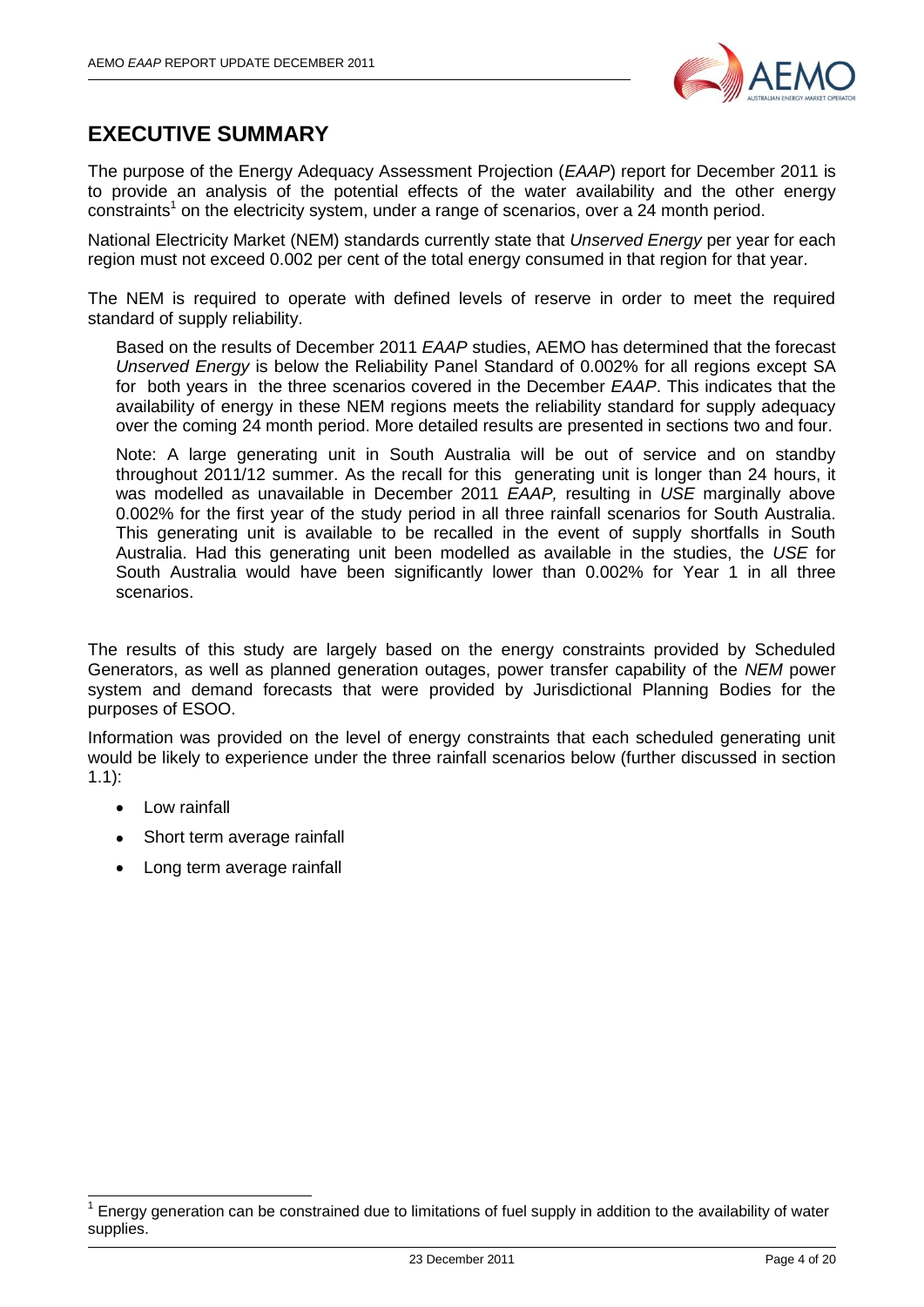

# <span id="page-4-0"></span>**List of Abbreviations**

| Abbreviation | Term                                                |
|--------------|-----------------------------------------------------|
| <b>AEMO</b>  | Australian Energy Market Operator                   |
| <b>EAAP</b>  | <b>Energy Adequacy Assessment Projection</b>        |
| <b>ESOO</b>  | <b>Electricity Statement of Opportunities</b>       |
| <b>GELF</b>  | <b>Generator Energy Limitation Framework</b>        |
| <b>NEM</b>   | <b>National Electricity Market</b>                  |
| <b>NTNDP</b> | National Transmission Network Development Plan      |
| <b>POE</b>   | Probability of Exceedence                           |
| <b>USE</b>   | <b>Unserved Energy</b>                              |
| MT PASA      | Medium Term Projected Assessment of System Adequacy |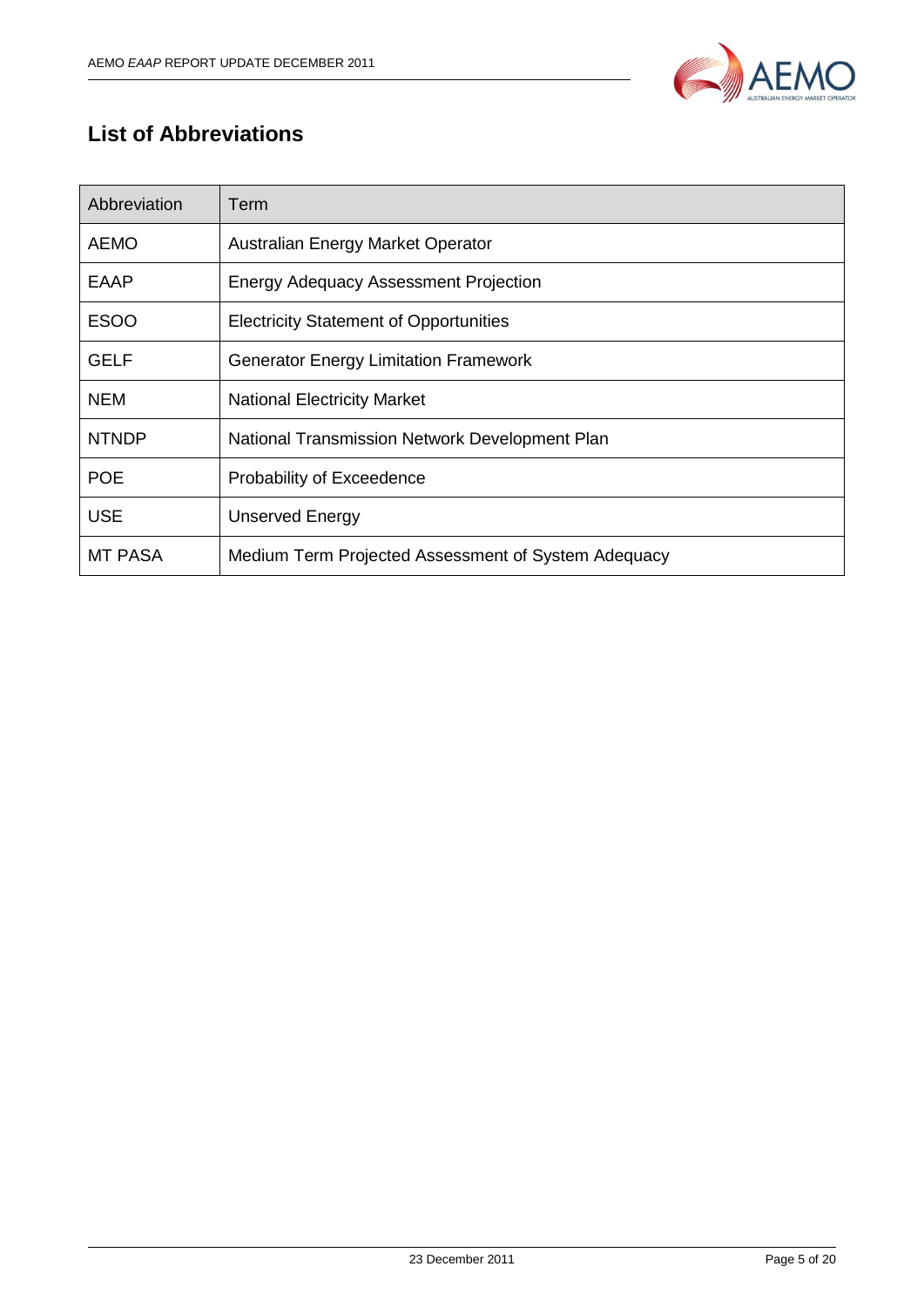

# <span id="page-5-0"></span>**1 INTRODUCTION**

AEMO publishes the  $EAAP<sup>2</sup>$  on a quarterly basis to provide an analysis of the potential effects of the water availability and the other energy constraints on the electricity system, under a range of scenarios, over a 24 month period.

The National Electricity Rule 3.7C(n) requires *AEMO* to comply with *EAAP guidelines<sup>3</sup>* in preparing *EAAP*.

The *EAAP*<sup>4</sup> replaced the quarterly AEMO Drought Scenarios Investigation Report, with the final Drought Report having been published in December 2009. The first *EAAP* was published on 31 March 2010.

*EAAP* uses probabilistic modelling to determine the regional *Unserved Energy* (*USE*) at an hourly resolution during the 24 month study period.

The annual percentage of *USE* per region is the key indicator of energy adequacy in the *NEM*.

# <span id="page-5-1"></span>**1.1 December 2011** *EAAP* **Report**

The study period<sup>5</sup> for this *EAAP* report is from 1 January 2012 to 31 December 2013.

The closing date for submitting Variable GELF Parameters<sup>6</sup> by Scheduled Generators was 7 November 2011.

For the purpose of this report "Year 1" is defined as 1 January 2012 to 31 December 2012, and "Year 2" is defined as 1 January 2013 to 31 December 2013.

This *EAAP* report is based on the following three Rainfall Scenarios:

**Scenario 1:** Low rainfall – based on rainfall between 1 July 2006 and 30 June 2007 for all Regions except New South Wales. For New South Wales the low rainfall scenario is based on the rainfall experienced between 1 June 2006 and 31 May 2007 $^7$ .

**Scenario 2:** Short term average rainfall – based on the average rainfall recorded over the past 10 years.

**Scenario 3:** Long term average rainfall – based on the average rainfall recorded over the past 50 years, or the longest period for which rainfall data is available should this be less than 50 years.

<http://www.aemo.com.au/electricityops/408-0001.html>

 $\overline{\phantom{a}}$ 

<sup>2</sup> Energy Adequacy Assessment Projection (*EAAP*) – Glossary of the Electricity Market Rules defines the *EAAP* as "A projection of AEMO"s assessment of energy availability that accounts for energy constraints for each month over a 24 month period, which is prepared and published in accordance with rule 3.7C and is measured as *Unserved Energy* for each region."

<sup>&</sup>lt;sup>3</sup> The *EAAP guidelines* have been determined following Electricity Rule Consultation Procedures and can be accessed using the following web link:

<sup>4</sup> Previous AEMO *EAAP* are available at the following location on *AEMO* website: <http://www.aemo.com.au/electricityops/eaap.html>

<sup>&</sup>lt;sup>5</sup> A study period refers to a specified time period for which the Energy Adequacy Assessment Projections are conducted.

 $6$  Generator Energy Limitation Framework (GELF) – Glossary of the Electricity Market Rules defines the GELF as "A description of the energy constraints that affect the ability of scheduled generating unit to generate electricity prepared in accordance with the *EAAP* guidelines."

 $<sup>7</sup>$  Had this change not been made for New South Wales, the low rainfall scenario would have had more</sup> rainfall than the short term average rainfall scenario in the catchment areas.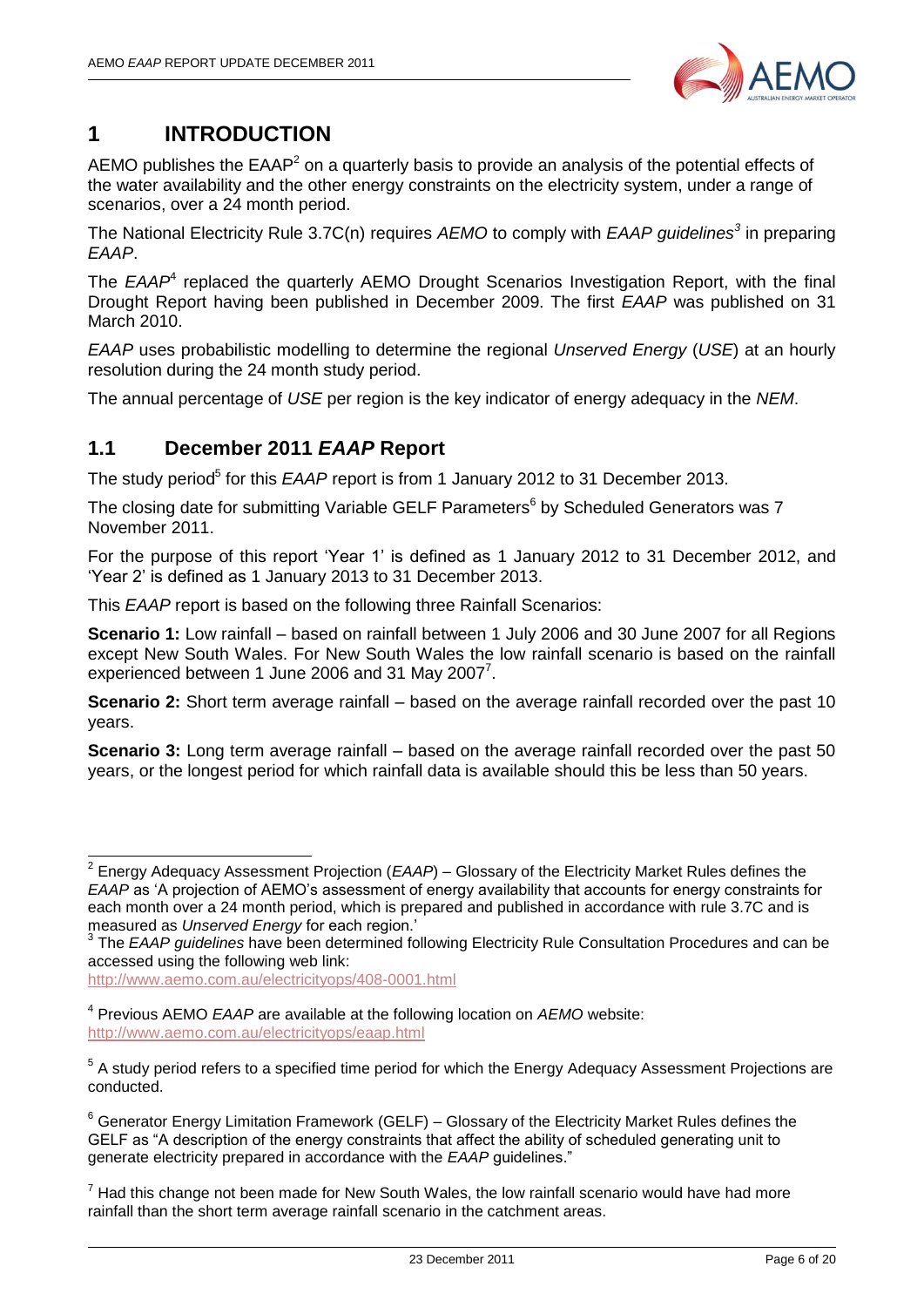

# <span id="page-6-0"></span>**1.2** *EAAP* **inputs**

Scheduled Generators provided their generation constraints under various rainfall scenarios for the December 2011 *EAAP*.

The demand profiles used in December 2011 *EAAP* are consistent with the energy and demand projections published in the 2011 Electricity Statement of Opportunities (ESOO). These projections are based on the energy and demand projections provided to AEMO by Jurisdictional Planning Bodies for the purposes of ESOO. Suitable adjustments have been made to the demand profiles used in EAAP to take into account the generation contributions from the existing and committed future non-scheduled generation.

EAAP models the availability of the existing and committed future scheduled and semi-scheduled generation as well as the anticipated increases to capacities of existing scheduled and semischeduled generation used in MT PASA process as a key input.

Refer to *EAAP* Guidelines<sup>8</sup> for information on the other *EAAP* inputs.

# <span id="page-6-1"></span>**1.3** *EAAP* **outputs**

The *EAAP guidelines* require *AEMO* to publish the following *EAAP* reports:

- 1. *EAAP* Public Report This report will include the following items for each of the Scenarios on regional basis:
	- Monthly *USE* for the study period in GWh
	- *USE* for the first 12 months and for the second 12 months in the study period in  $\bullet$ GWh
	- Monthly energy generation for the study period in GWh on a *NEM*-wide basis  $\bullet$
- 2. Participant *EAAP* reports<sup>9</sup> for each Generator who owns scheduled generating units or hydro power schemes that have been included in each of the Scenarios:
	- Monthly energy generation reductions in GWh for the scheduled generating unit or hydro power scheme for the study period
	- Monthly capacity reductions in MW for the scheduled generating unit or hydro power scheme for the study period
	- Monthly generation contribution in GWh from the scheduled generating unit or hydro  $\bullet$ power scheme for the study period
	- Monthly generation contribution in GWh for the first 12 months and for the second 12 months in the study period.

This *AEMO EAAP* Report Update December 2011 covers the requirement to publish the *EAAP* Public Report (i.e. first report stated above).

### <span id="page-6-2"></span>**1.4 Interpretation of** *USE* **forecasts determined by** *EAAP* **studies**

The electricity supply estimates in this *EAAP* Report are based on the variable GELF parameters submitted by *NEM* Scheduled Generators as required by the *EAAP guidelines*, during October and November 2011, so the results should be regarded as reflecting an input "snapshot" taken at that time.

<sup>&</sup>lt;sup>8</sup> <http://www.aemo.com.au/electricityops/408-0006.pdf>

 $9$  Participants are required to subscribe to the "EAAP\_Results" file if they wish to receive the participant *EAAP* reports. Participant file subscriptions are managed in the MMS Web Portal via the Data Subscriptions option available from the Data Interchange menu.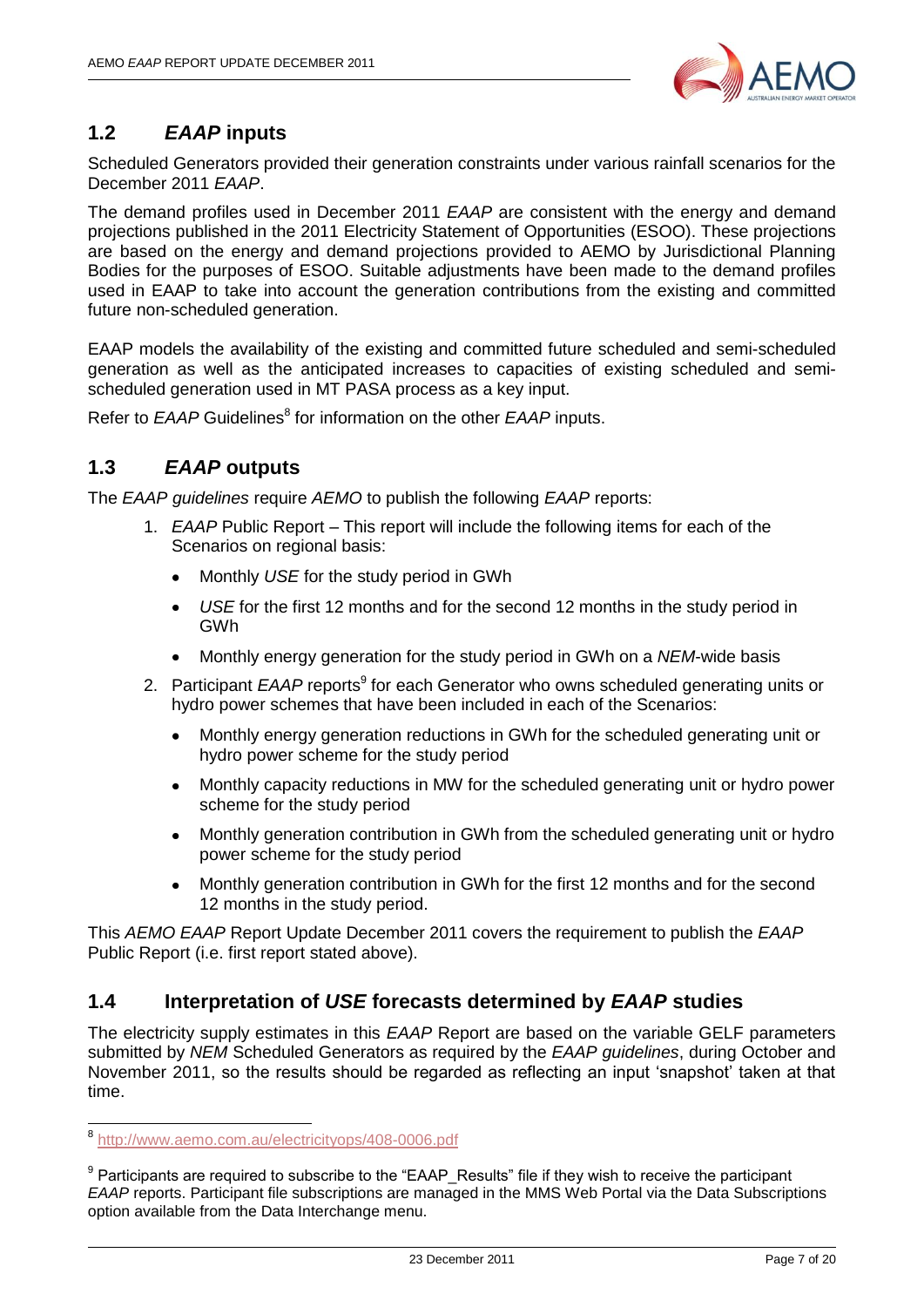

The water-related energy limitations submitted by Scheduled Generators are based on the known share of water available for generation at the time, as advised by jurisdictions and water authorities.

# <span id="page-7-0"></span>**2 RESULTS SUMMARY**

-

The following tables summarise the annual *Unserved Energy* (*USE*) figures for each region, and provides comparisons between the *EAAP* published in September 2011 and the December 2011 *EAAP*. The grey shading highlights where the annual *USE* is higher than the Reliability Panel standard of  $0.002\%$ <sup>10</sup>.

Based on the results of December 2011 *EAAP* studies, AEMO has determined that the forecast *USE* in December 2011 *EAAP* is below the Reliability Panel Standard of 0.002% for all regions except SA in both years for the three scenarios covered in *EAAP*.

One of the large generating units in South Australia will be out of service and on standby throughout 2011/12 summer. As the recall time of this generating unit is longer than 24 hours , it was modelled as unavailable in December 2011 *EAAP* resulting in *USE* marginally above 0.002% for the first year of the study period in all three rainfall scenarios for South Australia. This generating unit is available to be recalled in the event of supply shortfalls in South Australia. Had this generating unit been modelled as available in the studies, the *USE* for South Australia would have been significantly lower than 0.002% for Year 1 in all three scenarios.

There was no significant change in forecast *USE* for Queensland, New South Wales and Tasmania between the September 2011 and December 2011 *EAAP* studies for any of the rainfall scenarios. The December 2011 *EAAP* forecasts some increase in *USE* for South Australia for Year 1 and Year 2 in all rainfall scenarios as well as for Year 2 for Victoria in the low rainfall scenario due to planned outages of generating units in these regions.

|                   | Low rainfall             | <b>NSW</b> | <b>QLD</b> | <b>SA</b> | <b>TAS</b> | <b>VIC</b> |
|-------------------|--------------------------|------------|------------|-----------|------------|------------|
| Year 1            | September 2011<br>Update | 0.0000%    | 0.0000%    | 0.0002%   | 0.0000%    | 0.0000%    |
|                   | December 2011<br>Update  | 0.0001%    | 0.0002%    | 0.0022%   | $0.0000\%$ | 0.0005%    |
| Year <sub>2</sub> | September 2011<br>Update | 0.0002%    | 0.0008%    | 0.0003%   | $0.0000\%$ | 0.0003%    |
|                   | December 2011<br>Update  | 0.0000%    | 0.0008%    | 0.0011%   | 0.0000%    | 0.0013%    |

#### TABLE 1: *UNSERVED ENERGY* FOR SCENARIO 1 - LOW RAINFALL

<sup>10</sup> The Reliability Panel establish the standard for supply reliability in the *NEM*, which is 0.002% *Unserved Energy* in each region. This standard requires that no more than 0.002% of each region's energy demand should be unserved due to supply shortfalls. Note that this does not include customer interruptions due to failures in transmission and distribution networks.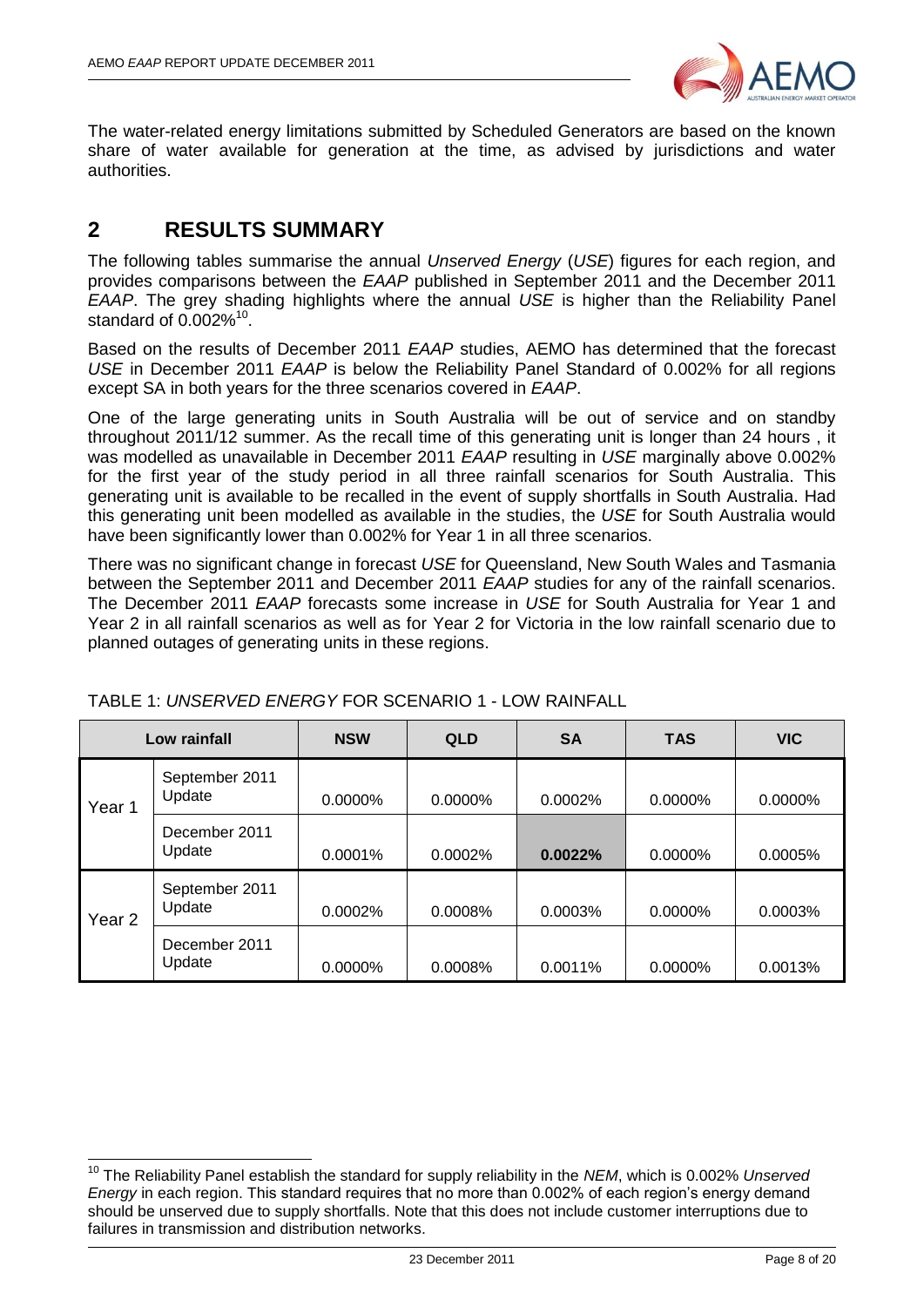

#### TABLE 2: *UNSERVED ENERGY* FOR SCENARIO 2 - SHORT TERM AVERAGE RAINFALL

|                   | Short term average rainfall | <b>NSW</b> | <b>QLD</b> | <b>SA</b>  | <b>TAS</b> | <b>VIC</b> |
|-------------------|-----------------------------|------------|------------|------------|------------|------------|
| Year 1            | September 2011<br>Update    | $0.0000\%$ | $0.0000\%$ | 0.0003%    | $0.0000\%$ | $0.0000\%$ |
|                   | December 2011<br>Update     | $0.0000\%$ | $0.0001\%$ | 0.0021%    | $0.0000\%$ | 0.0005%    |
| Year <sub>2</sub> | September 2011<br>Update    | $0.0000\%$ | $0.0008\%$ | $0.0000\%$ | $0.0000\%$ | $0.0000\%$ |
|                   | December 2011<br>Update     | $0.0000\%$ | 0.0008%    | 0.0007%    | $0.0000\%$ | 0.0004%    |

#### TABLE 3: *UNSERVED ENERGY* FOR SCENARIO 3 - LONG TERM AVERAGE RAINFALL

|                   | Long term average rainfall | <b>NSW</b> | <b>QLD</b> | <b>SA</b> | <b>TAS</b> | <b>VIC</b> |
|-------------------|----------------------------|------------|------------|-----------|------------|------------|
| Year 1            | September 2011<br>Update   | $0.0000\%$ | $0.0000\%$ | 0.0002%   | $0.0000\%$ | $0.0000\%$ |
|                   | December 2011<br>Update    | $0.0000\%$ | $0.0001\%$ | 0.0021%   | $0.0000\%$ | 0.0005%    |
| Year <sub>2</sub> | September 2011<br>Update   | $0.0000\%$ | 0.0008%    | 0.0000%   | 0.0000%    | 0.0000%    |
|                   | December 2011<br>Update    | $0.0000\%$ | 0.0008%    | 0.0008%   | $0.0000\%$ | 0.0004%    |

# <span id="page-8-0"></span>**3 NEW GENERATION AND GENERATION RETIREMENTS**

#### <span id="page-8-1"></span>**3.1 New Generator Projects**

Based on the information published on the Generation Information Page<sup>11</sup>, as well as on the subsequent updates received, the following committed significant scheduled and semi-scheduled generating units have been included in the model:

TABLE 4: NEW GENERATORS

-

| <b>Station</b>            | <b>State</b> | Capacity        | When                  |
|---------------------------|--------------|-----------------|-----------------------|
|                           |              | 281 MW (winter) | End of summer 2011/12 |
| Mortlake No.2 (MORTLK 12) | <b>VIC</b>   | 270 MW (summer) |                       |
| Macarthur wind farm       | <b>VIC</b>   | 420 MW          | Winter 2012           |

<sup>&</sup>lt;sup>11</sup> The Generation Information Page is available on AEMO website at: <http://www.aemo.com.au/data/gendata.shtml>

This webpage has been updated on 29 July 2011.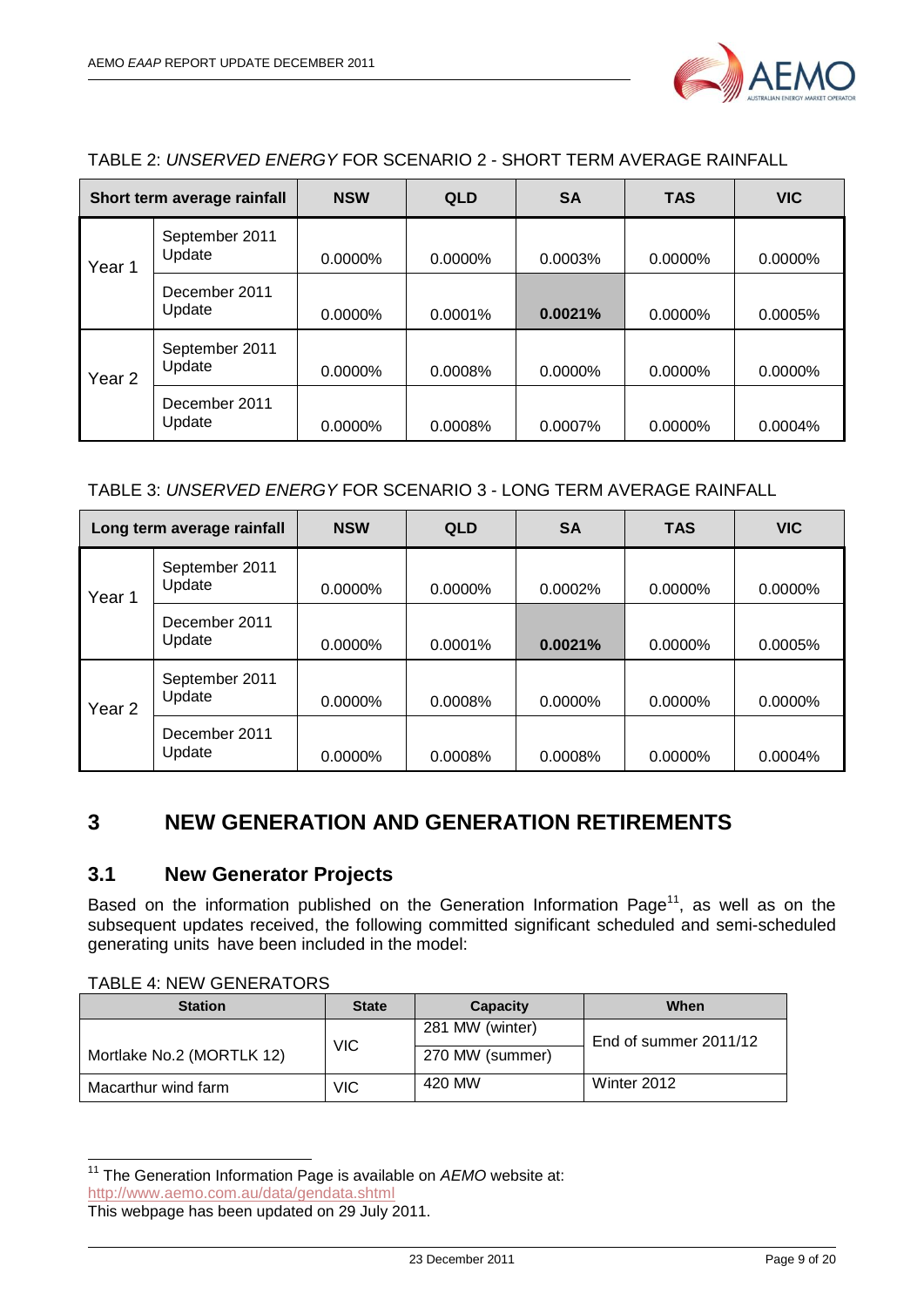

### <span id="page-9-0"></span>**3.2 Retired Generation**

Based on the information published on the Generation Information Page, as well as the subsequent updates received, there were no retirements of Scheduled Generating Units modelled in December 2011 *EAAP* report.

Swanbank B1, B2 and B4 units in Queensland region were assumed unavailable since these generating units would be in long term storage during the study period.

Munmorah No.3 and 4 units in New South Wales were assumed to be out of service with a recall time longer than 24 hours.

# <span id="page-9-1"></span>**4 DETAILED RESULTS**

The *EAAP* simulation studies provide forecasts of customer load that might not be able to be met during the study period. As the studies are probabilistic in nature, 400 simulation studies were performed for each rainfall scenario using both 10% Probability of Exceedence (POE) and 50% POE demand forecasts.

The results of all of these simulation studies have been 'averaged' as explained in the section 5.2 of the *EAAP guidelines<sup>12</sup>*, using the following weightings:

Weighted result =  $0.696 \times 50\%$  POE result +  $0.304 \times 10\%$  POE result.

The above weighting is similar to the weightings used in studies for the 2010 National Transmission Network Development Plan<sup>13</sup>, and provides a balance by giving higher weighting to the more expected 50% POE results, whilst still capturing the influence of the more pessimistic 10% POE results.

The figures in the following tables represent the average monthly regional energy demand that was not able to be met in gigawatt hours (GWh).

The forecast *Unserved Energy* figures presented in the following tables should not be interpreted as certainty of blackouts, but rather as an estimate of what could occur as it is not possible to be certain about future customer demand or generator failures with the *EAAP* modelling conducted.

If customer demand is moderate to low, or generator failures do not occur at critical times, then the *Unserved Energy* estimates contained in this update are unlikely to eventuate.

Shaded cells indicate where *USE* exceeds the Reliability Panel Standard of 0.002% in a region.

-

<sup>12</sup> The *EAAP guidelines* are available at the following location on AEMO website: <http://www.aemo.com.au/electricityops/408-0001.html>

<sup>&</sup>lt;sup>13</sup> The 2010 National Transmission Network Development Plan is available at the following location on AEMO website:

http://www.aemo.com.au/planning/ntndp.html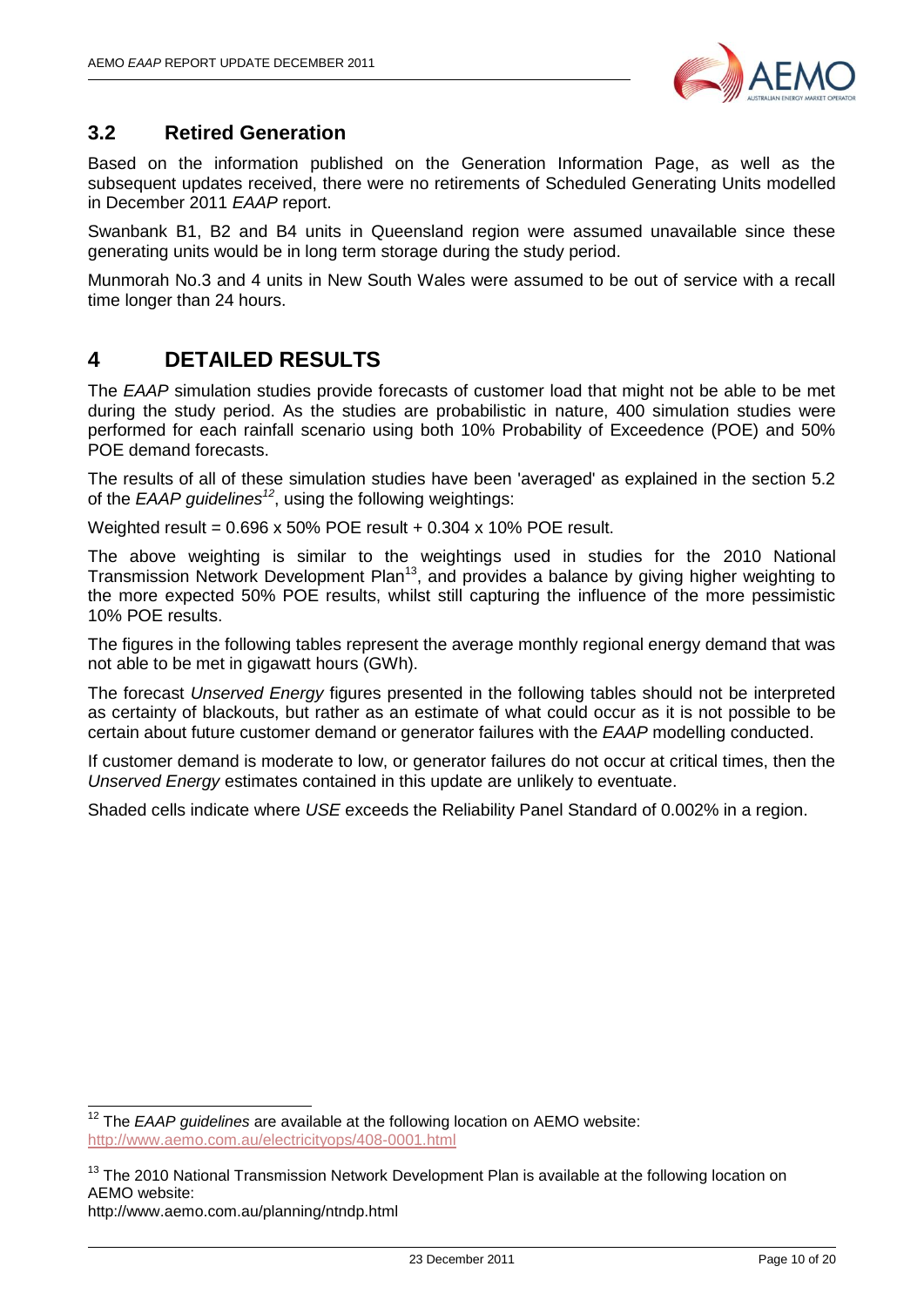

# <span id="page-10-0"></span>**4.1 Scenario 1: Low Rainfall - Forecast** *Unserved Energy* **(GWh)**

TABLE 5: FORECAST *USE* IN SCENARIO 1 – LOW RAINFALL

|                  | <b>NSW</b>                   | QLD            | SA                       | <b>TAS</b>                   | <b>VIC</b>     |
|------------------|------------------------------|----------------|--------------------------|------------------------------|----------------|
| $Jan-12$         | 0.0039                       | 0.0296         | 0.0273                   |                              | 0.0604         |
| Feb-12           | 0.0983                       | 0.0392         | 0.2730                   | ä,                           | 0.2108         |
| Mar-12           | ä,                           | 0.0004         | 0.0003                   |                              | 0.0099         |
| Apr-12           | $\blacksquare$               | $\blacksquare$ | $\blacksquare$           | $\overline{\phantom{0}}$     | $\blacksquare$ |
| May-12           |                              |                |                          |                              |                |
| $Jun-12$         |                              | $\overline{a}$ |                          | -                            | $\blacksquare$ |
| <b>Jul-12</b>    | 0.0002                       |                |                          |                              |                |
| Aug-12           | ä,                           |                |                          |                              |                |
| Sep-12           | $\overline{a}$               |                |                          |                              |                |
| Oct-12           | ÷.                           | ä,             |                          | $\overline{a}$               |                |
| <b>Nov-12</b>    |                              | 0.0016         |                          |                              |                |
| Dec-12           |                              | 0.0140         | 0.0029                   |                              |                |
| <b>Total GWh</b> | 0.1023                       | 0.0848         | 0.3035                   |                              | 0.2811         |
| Region %         | 0.0001%                      | 0.0002%        | 0.0022%                  | 0.0000%                      | 0.0005%        |
| $Jan-13$         | $\blacksquare$               | 0.0749         | 0.0099                   | $\overline{\phantom{a}}$     | 0.0250         |
| Feb-13           | 0.0113                       | 0.1482         | 0.1388                   |                              | 0.3586         |
| Mar-13           | $\overline{\phantom{a}}$     | 0.0071         | 0.0013                   | $\blacksquare$               | 0.2751         |
| Apr-13           | $\blacksquare$               | $\blacksquare$ | $\blacksquare$           | $\qquad \qquad \blacksquare$ | $\blacksquare$ |
| May-13           | $\blacksquare$               | $\blacksquare$ | $\blacksquare$           | $\blacksquare$               | $\blacksquare$ |
| $Jun-13$         | $\blacksquare$               | $\blacksquare$ |                          |                              |                |
| $Jul-13$         | L.                           | 0.0246         | ä,                       | ÷,                           |                |
| Aug-13           | $\blacksquare$               | 0.0008         | $\overline{\phantom{a}}$ | ÷,                           | $\blacksquare$ |
| Sep-13           |                              |                |                          |                              |                |
| Oct-13           |                              |                |                          |                              |                |
| <b>Nov-13</b>    | $\blacksquare$               | 0.0113         | $\Box$                   | $\overline{a}$               | 0.0014         |
| Dec-13           | $\qquad \qquad \blacksquare$ | 0.2155         | 0.0107                   |                              | 0.0019         |
| <b>Total GWh</b> | 0.0113                       | 0.4824         | 0.1606                   |                              | 0.6619         |
| Region %         | 0.0000%                      | 0.0008%        | 0.0011%                  | 0.0000%                      | 0.0013%        |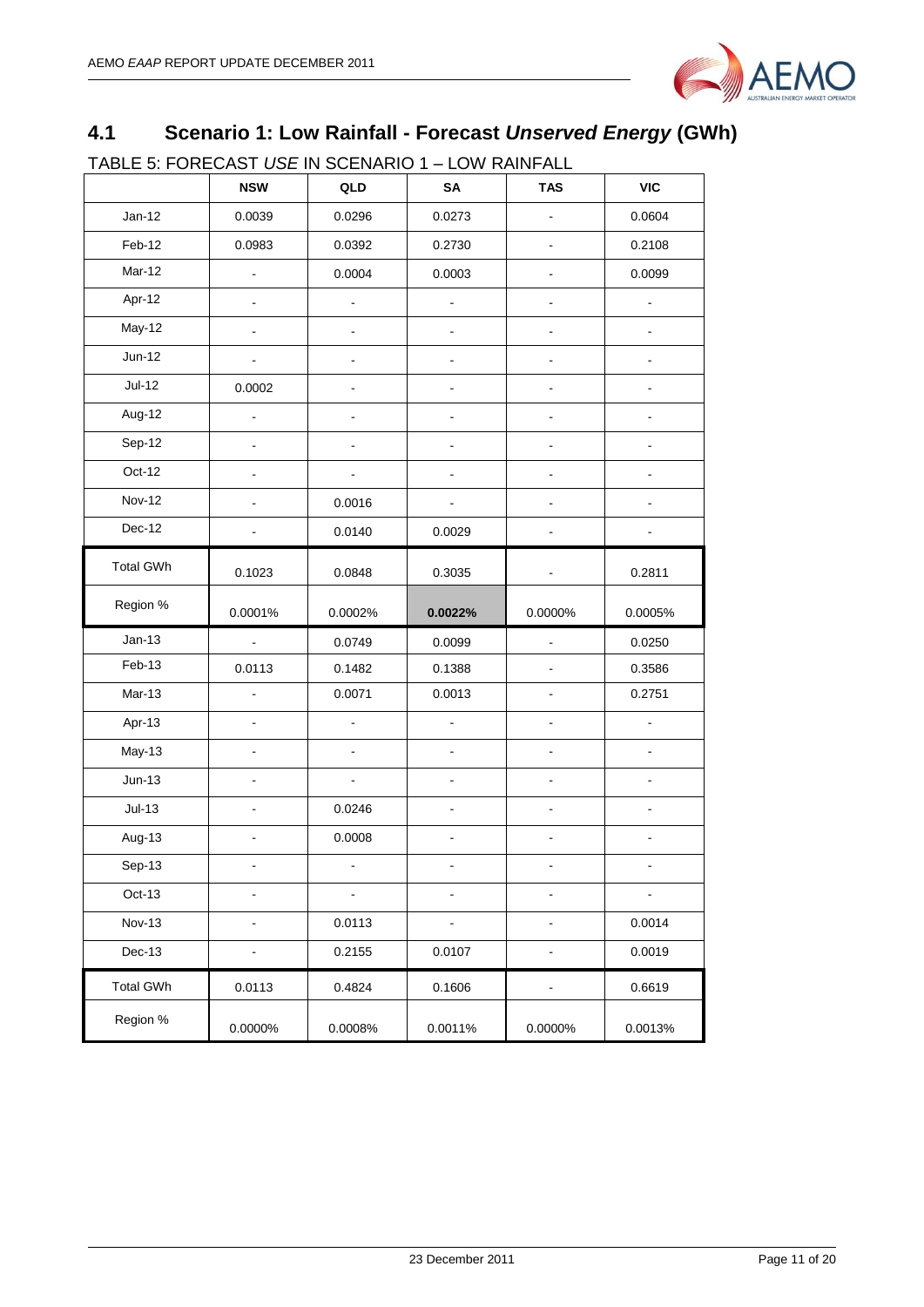

# <span id="page-11-0"></span>**4.2 Scenario 2: Short Term Average Rainfall - Forecast** *Unserved Energy* **(GWh)**

|                  | <b>NSW</b>               | QLD                      | SA                       | <b>TAS</b>     | <b>VIC</b>     |
|------------------|--------------------------|--------------------------|--------------------------|----------------|----------------|
| $Jan-12$         | 0.0032                   | 0.0293                   | 0.0277                   | ÷.             | 0.0618         |
| Feb-12           | 0.0129                   | 0.0364                   | 0.2622                   | ÷,             | 0.1758         |
| Mar-12           | $\overline{\phantom{a}}$ | 0.0003                   | 0.0003                   |                | 0.0104         |
| Apr-12           | $\blacksquare$           | ÷,                       | $\overline{\phantom{a}}$ |                | ÷,             |
| May-12           |                          |                          |                          |                |                |
| $Jun-12$         | $\overline{\phantom{0}}$ | -                        | -                        | $\frac{1}{2}$  | -              |
| <b>Jul-12</b>    |                          |                          |                          |                |                |
| Aug-12           | $\overline{a}$           | -                        | $\overline{a}$           | $\overline{a}$ | $\overline{a}$ |
| Sep-12           |                          | ä,                       | ä,                       |                | $\overline{a}$ |
| Oct-12           |                          |                          |                          |                |                |
| <b>Nov-12</b>    |                          | 0.0016                   |                          |                |                |
| Dec-12           |                          | 0.0140                   | 0.0029                   |                |                |
| <b>Total GWh</b> | 0.0161                   | 0.0816                   | 0.2931                   |                | 0.2480         |
| Region %         | 0.0000%                  | 0.0001%                  | 0.0021%                  | 0.0000%        | 0.0005%        |
| $Jan-13$         | $\blacksquare$           | 0.0791                   | 0.0092                   |                | 0.0230         |
| Feb-13           | 0.0055                   | 0.1482                   | 0.0853                   |                | 0.1629         |
| $Mar-13$         | $\blacksquare$           | 0.0066                   | 0.0002                   |                | 0.0030         |
| Apr-13           | $\overline{a}$           | $\overline{\phantom{a}}$ | $\overline{\phantom{a}}$ | ä,             | ÷,             |
| May-13           | $\blacksquare$           | ä,                       | ÷,                       | ÷              | $\blacksquare$ |
| $Jun-13$         |                          | ÷,                       | ÷,                       |                |                |
| $Jul-13$         | $\overline{a}$           | 0.0246                   | $\overline{a}$           |                |                |
| Aug-13           |                          | 0.0008                   |                          |                |                |
| Sep-13           | $\overline{a}$           | $\blacksquare$           | ۰                        | $\blacksquare$ |                |
| Oct-13           |                          | ä,                       |                          |                |                |
| <b>Nov-13</b>    |                          | 0.0113                   |                          |                |                |
| Dec-13           | $\overline{\phantom{a}}$ | 0.2139                   | 0.0106                   | $\blacksquare$ |                |
| <b>Total GWh</b> | 0.0055                   | 0.4846                   | 0.1054                   |                | 0.1889         |
| Region %         | 0.0000%                  | 0.0008%                  | 0.0007%                  | 0.0000%        | 0.0004%        |

#### TABLE 6: FORECAST *USE* IN SCENARIO 2 – SHORT TERM AVERAGE RAINFALL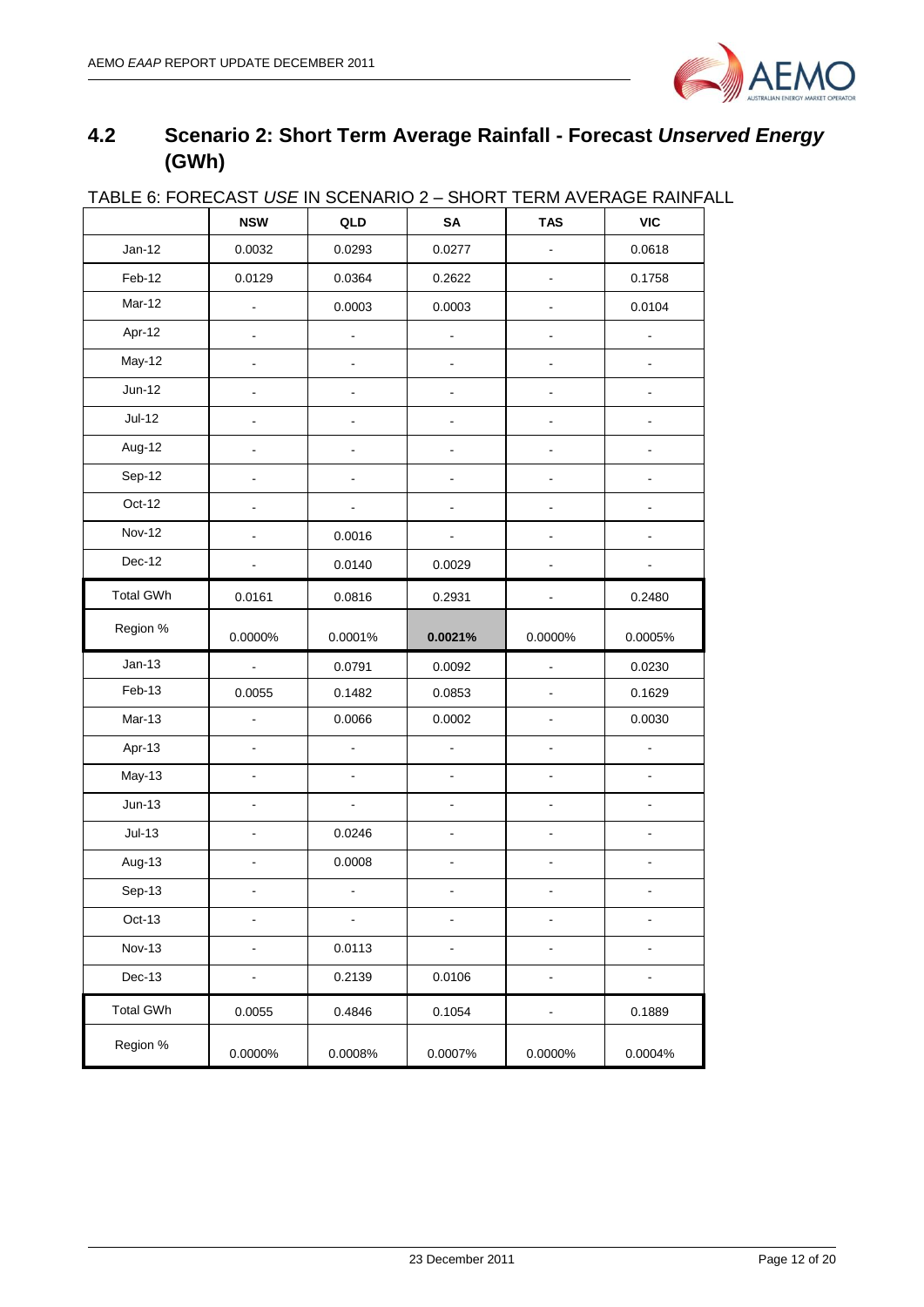

# <span id="page-12-0"></span>**4.3 Scenario 3: Long Term Average Rainfall - Forecast** *Unserved Energy* **(GWh)**

| <u>IABLE I. FUNEUAST USE IN SULNANIU 3 – LUNG TENNI AVENAGE NAINFAL</u> | <b>NSW</b>          | QLD                      | SA                           | <b>TAS</b>     | <b>VIC</b>     |
|-------------------------------------------------------------------------|---------------------|--------------------------|------------------------------|----------------|----------------|
| $Jan-12$                                                                | 0.0029              | 0.0293                   | 0.0274                       |                | 0.0612         |
| Feb-12                                                                  | 0.0059              | 0.0357                   | 0.2634                       | $\sim$         | 0.1712         |
| Mar-12                                                                  | $\blacksquare$      | 0.0003                   | 0.0004                       |                | 0.0100         |
| Apr-12                                                                  | $\blacksquare$      | $\overline{\phantom{a}}$ | ä,                           | $\blacksquare$ |                |
| May-12                                                                  | $\blacksquare$      | $\blacksquare$           | $\qquad \qquad \blacksquare$ |                |                |
| Jun-12                                                                  |                     |                          |                              |                |                |
| $Jul-12$                                                                |                     |                          |                              |                |                |
| Aug-12                                                                  |                     |                          |                              |                |                |
| Sep-12                                                                  |                     |                          |                              |                |                |
| Oct-12                                                                  |                     |                          |                              |                |                |
| Nov-12                                                                  |                     | 0.0016                   |                              |                |                |
| Dec-12                                                                  |                     | 0.0144                   | 0.0029                       |                |                |
| <b>Total GWh</b>                                                        | 0.0089              | 0.0813                   | 0.2939                       |                | 0.2424         |
| Region %                                                                | 0.0000%             | 0.0001%                  | 0.0021%                      | 0.0000%        | 0.0005%        |
| $Jan-13$                                                                | ÷.                  | 0.0789                   | 0.0085                       | ÷,             | 0.0206         |
| Feb-13                                                                  | 0.0162              | 0.1522                   | 0.0902                       |                | 0.1792         |
| Mar-13                                                                  | $\bar{\phantom{a}}$ | 0.0066                   | 0.0002                       |                | 0.0030         |
| Apr-13                                                                  |                     |                          |                              |                |                |
| May-13                                                                  | $\blacksquare$      | $\blacksquare$           | $\blacksquare$               | $\blacksquare$ | $\mathbf{r}$   |
| $Jun-13$                                                                |                     | $\blacksquare$           | $\qquad \qquad \blacksquare$ | Ξ.             |                |
| $Jul-13$                                                                |                     | 0.0246                   |                              |                |                |
| Aug-13                                                                  |                     | 0.0008                   |                              |                |                |
| Sep-13                                                                  | $\blacksquare$      | $\blacksquare$           | $\blacksquare$               |                |                |
| Oct-13                                                                  |                     |                          |                              |                |                |
| <b>Nov-13</b>                                                           | $\blacksquare$      | 0.0113                   | $\blacksquare$               | ٠              | $\blacksquare$ |
| Dec-13                                                                  | $\blacksquare$      | 0.2140                   | 0.0106                       | ٠              |                |
| <b>Total GWh</b>                                                        | 0.0162              | 0.4884                   | 0.1096                       |                | 0.2028         |
| Region %                                                                | 0.0000%             | 0.0008%                  | 0.0008%                      | 0.0000%        | 0.0004%        |

# TABLE 7: FORECAST *USE* IN SCENARIO 3 – LONG TERM AVERAGE RAINFALL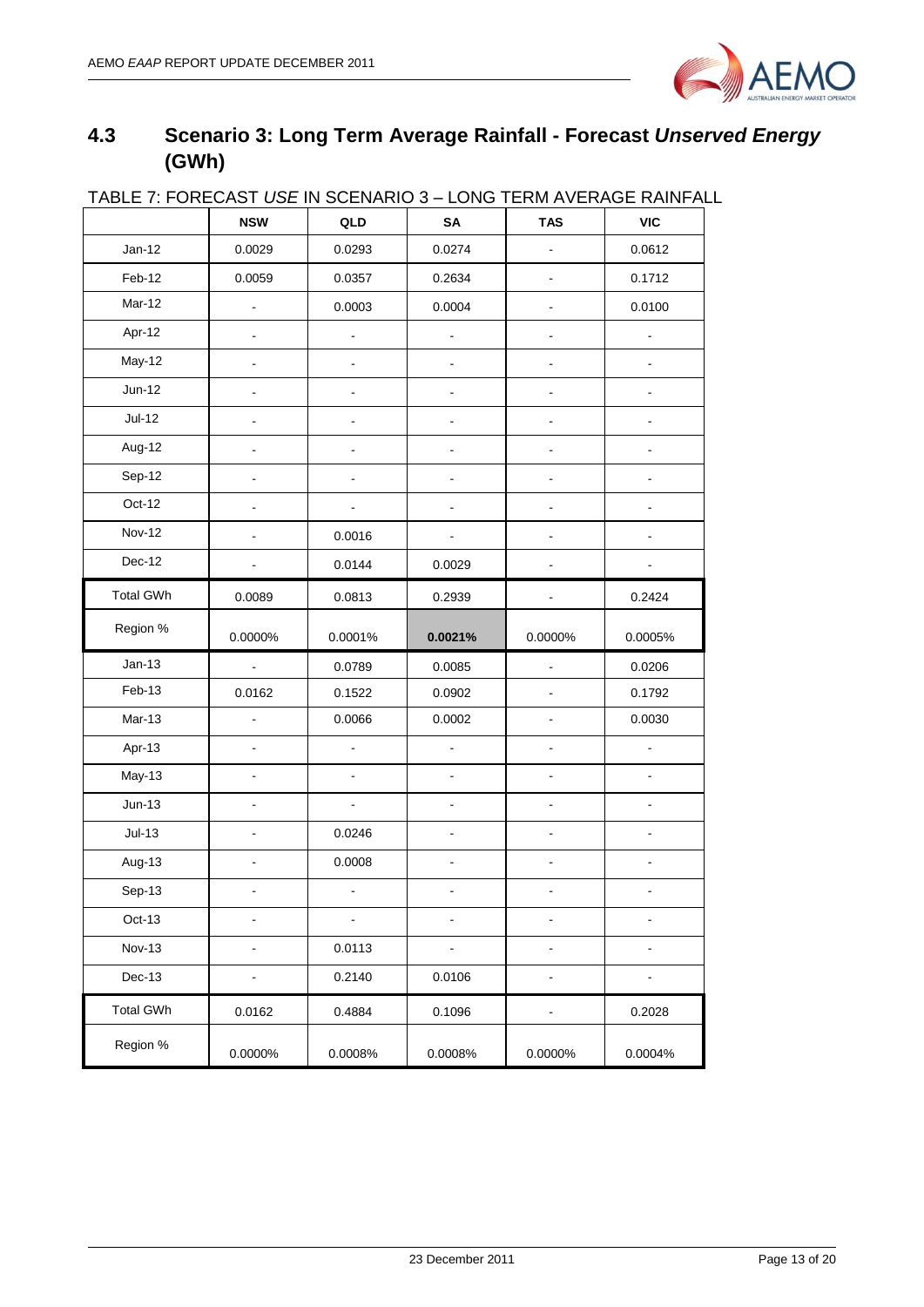

# <span id="page-13-0"></span>**4.4 FORECAST MONTHLY ENERGY GENERATION ON** *NEM***-WIDE BASIS**

#### TABLE 8: FORECAST MONTHLY ENERGY GENERATION ON *NEM*-WIDE BASIS

|                  | Low<br>Rainfall | Short-Term<br>Average Rainfall | Long-Term<br>Average Rainfall |
|------------------|-----------------|--------------------------------|-------------------------------|
| Jan-12           | 18419           | 18485                          | 18470                         |
| Feb-12           | 17457           | 17443                          | 17428                         |
| Mar-12           | 17952           | 17994                          | 17933                         |
| Apr-12           | 16064           | 16101                          | 16062                         |
| May-12           | 17743           | 17745                          | 17732                         |
| Jun-12           | 17608           | 17604                          | 17623                         |
| Jul-12           | 19032           | 19038                          | 19064                         |
| Aug-12           | 18593           | 18616                          | 18599                         |
| Sep-12           | 16882           | 16907                          | 16884                         |
| Oct-12           | 17248           | 17284                          | 17233                         |
| <b>Nov-12</b>    | 17423           | 17434                          | 17413                         |
| Dec-12           | 18003           | 18066                          | 18019                         |
| <b>Total GWh</b> | 212425          | 212718                         | 212459                        |
| $Jan-13$         | 19229           | 19235                          | 19228                         |
| Feb-13           | 17394           | 17428                          | 17426                         |
| Mar-13           | 18666           | 18672                          | 18653                         |
| Apr-13           | 16772           | 16797                          | 16766                         |
| May-13           | 18349           | 18390                          | 18367                         |
| $Jun-13$         | 18187           | 18196                          | 18182                         |
| $Jul-13$         | 19486           | 19492                          | 19499                         |
| Aug-13           | 18904           | 18950                          | 18910                         |
| Sep-13           | 17266           | 17289                          | 17263                         |
| Oct-13           | 17733           | 17733                          | 17734                         |
| <b>Nov-13</b>    | 17836           | 17879                          | 17834                         |
| Dec-13           | 18489           | 18465                          | 18484                         |
|                  |                 |                                |                               |

# <span id="page-13-1"></span>**4.5** *USE* **Distributions**

The *USE* distribution graphs are used to show how many *EAAP* simulation studies (Monte Carlo iterations) exceeded a given *USE* level. The *USE* values are expressed as a percentage of regional energy. This is to allow easier reference to the Reliability Panel standard of 0.002% *USE*.

Separate graphs are presented for the 10% and 50% POE simulations.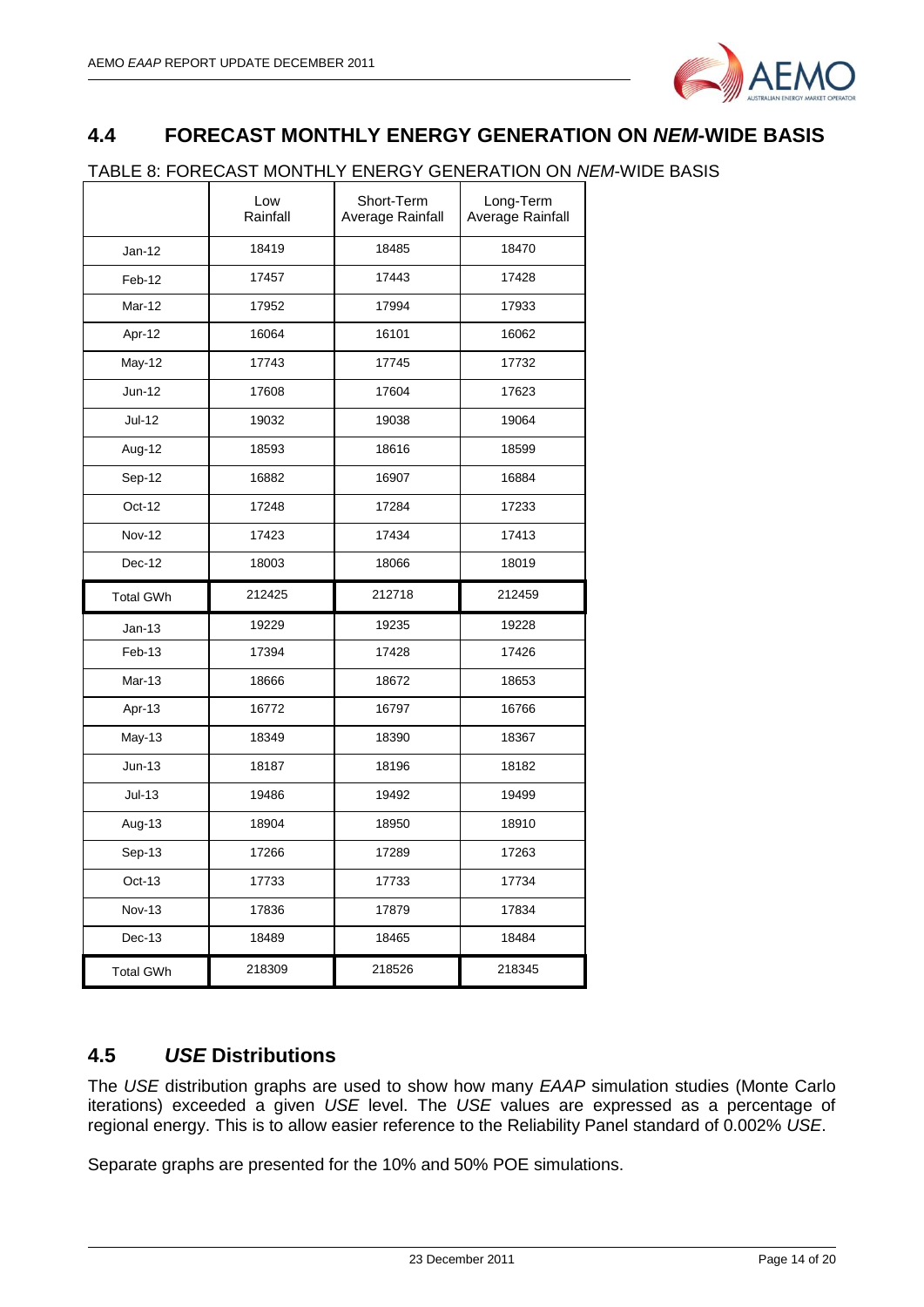



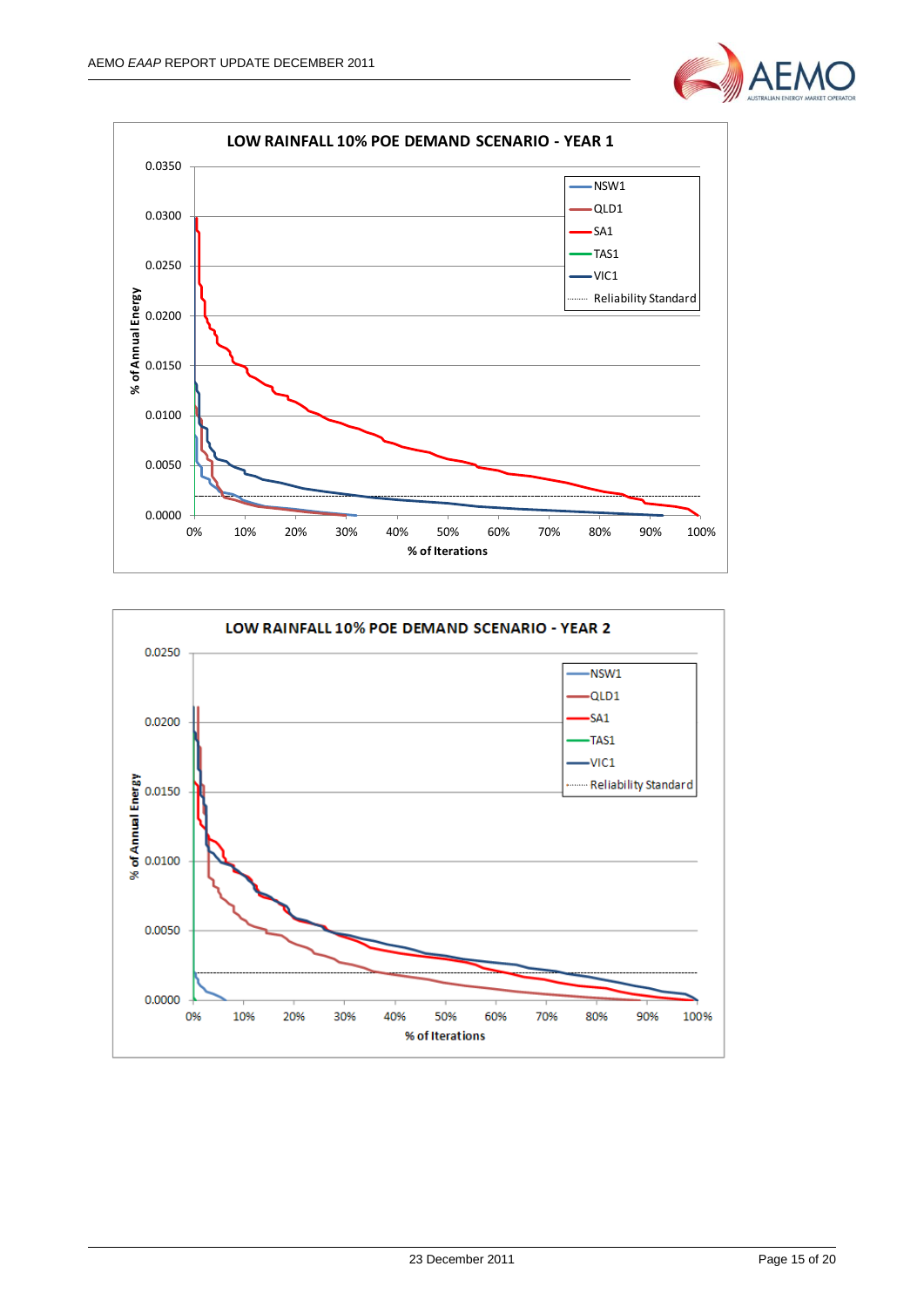



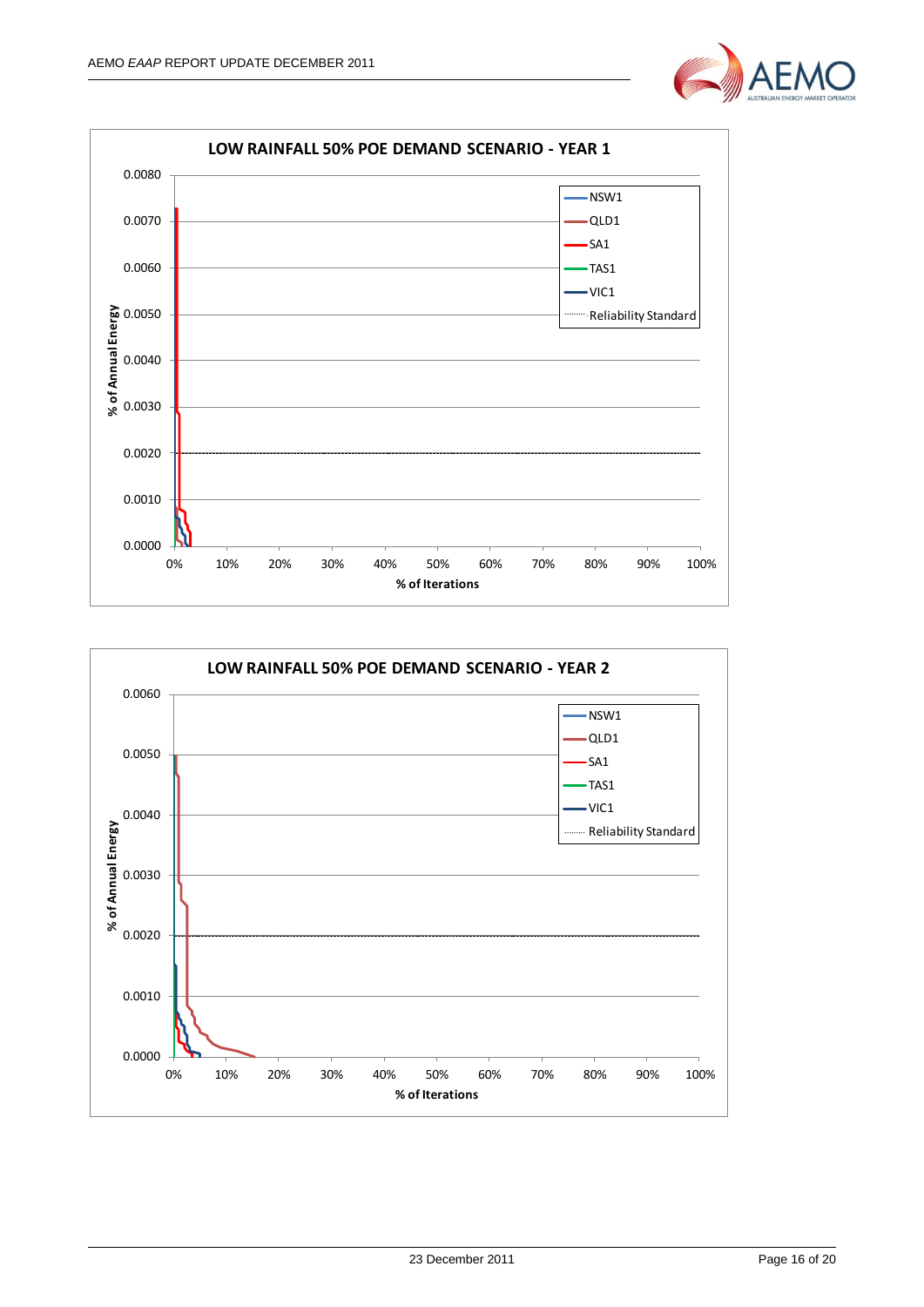



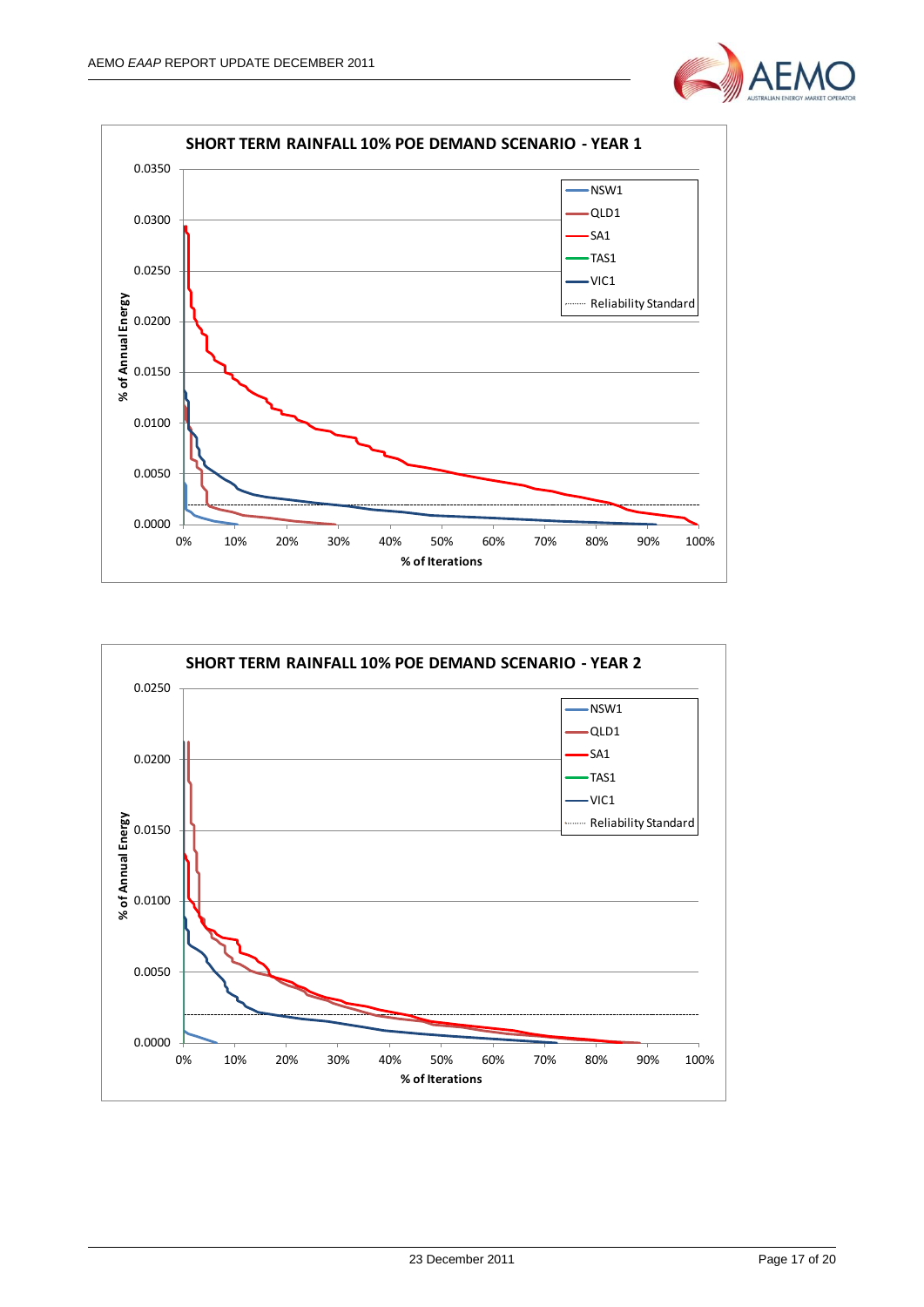



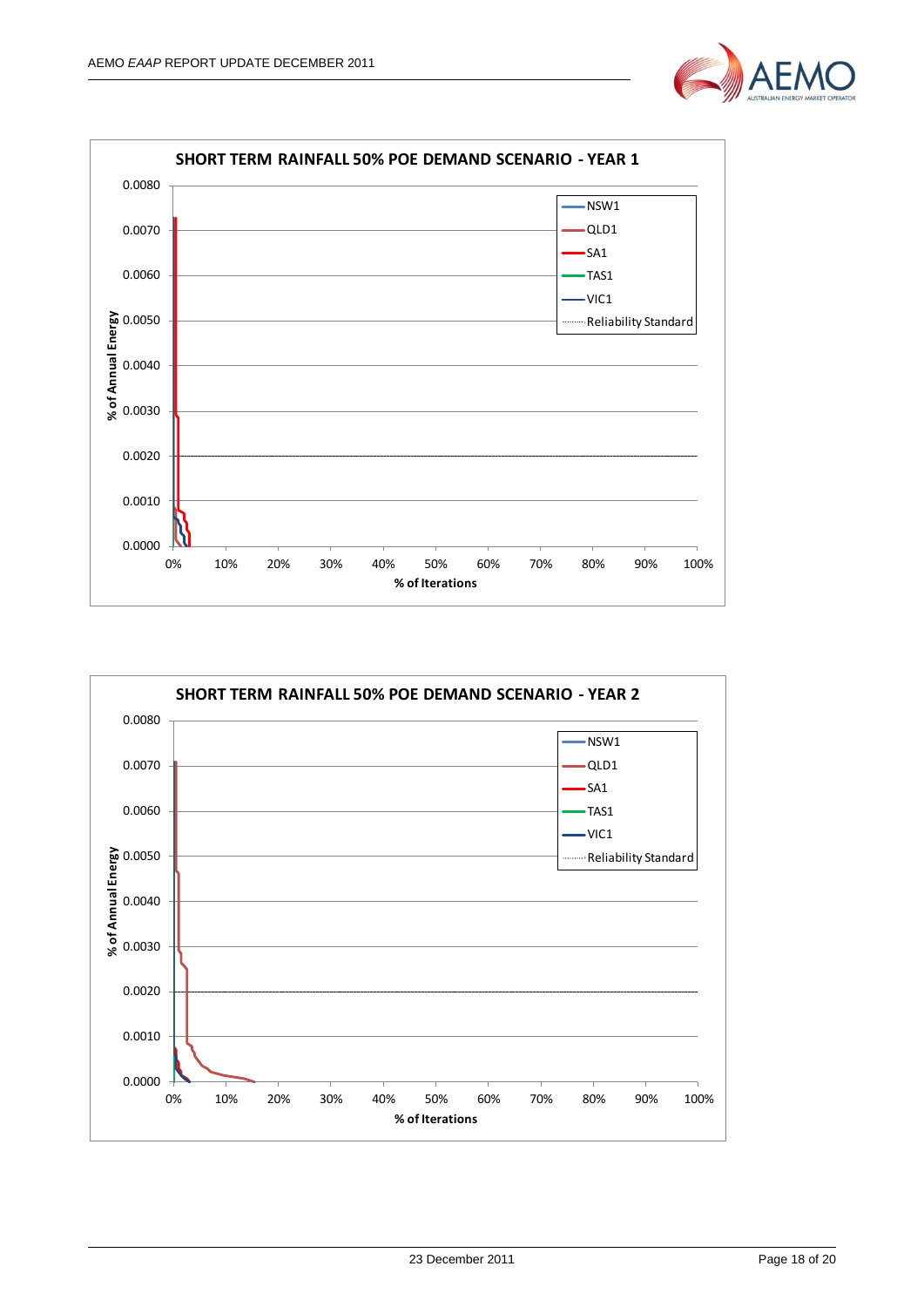